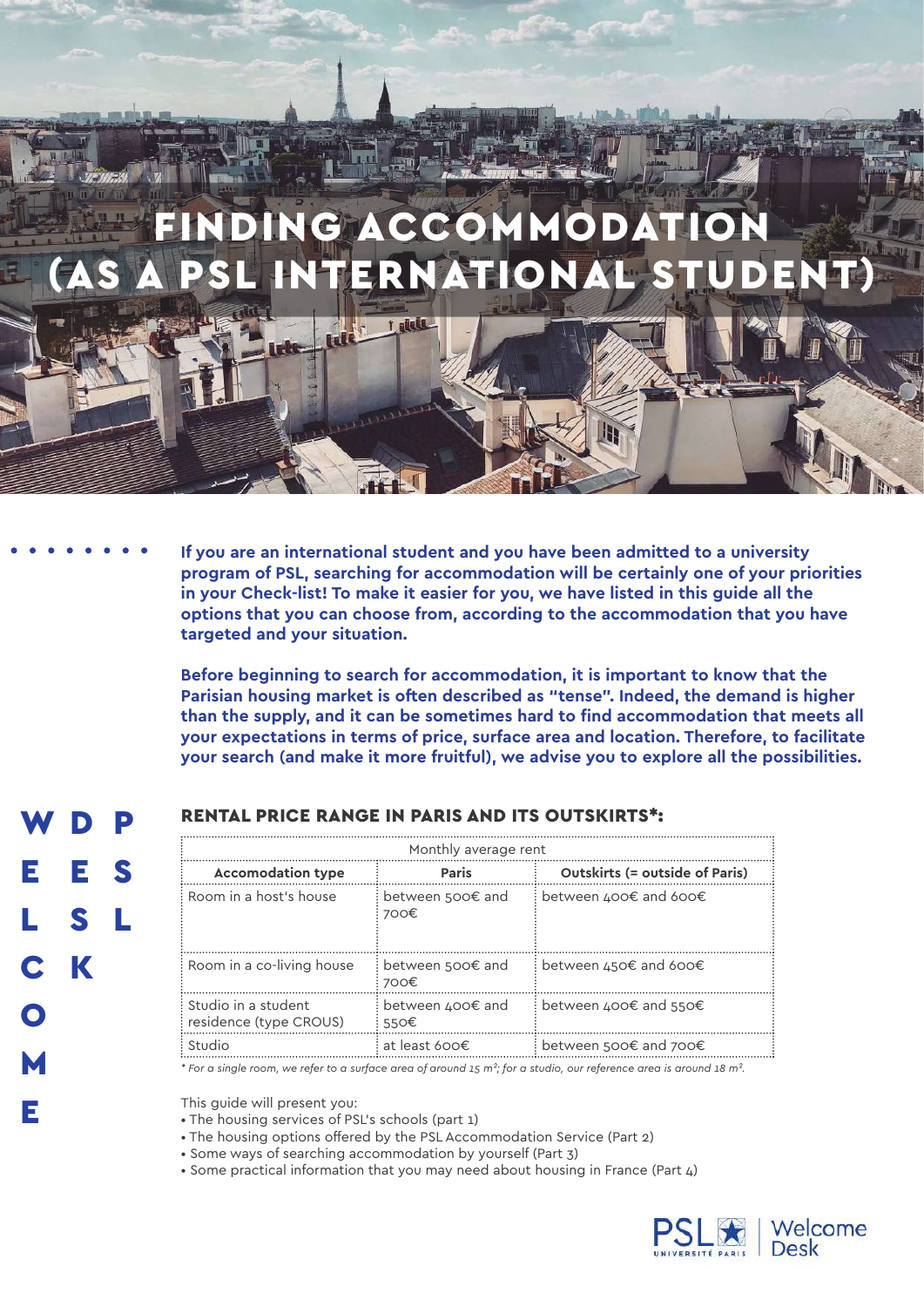



## **PART 1: HOUSING SERVICE BY PSL'S SCHOOLS**

Some schools of PSL have a housing service or have secured rooms in student residences for their international students.

Depending on your study program and the type of your mobility, it is possible that a room or studio in a student residence might be booked for you. For more information on eligibility requirements, please contact the accommodation service of your school of enrollement.

- ENS : **[hebergement@ens.fr](mailto:hebergement%40ens.fr?subject=)**
- ESPCI : **[direction.etudes@espci.fr](mailto:direction.etudes%40espci.fr?subject=)**
- Dauphine-PSL : **[logement.housing@dauphine.psl.eu](mailto:logement.housing%40dauphine.psl.eu?subject=)**
- Mines Paris-PSL : **[maisondesmines@wanadoo.fr](mailto:maisondesmines%40wanadoo.fr?subject=)**

#### **Important**

*If you have obtained a scholarship from the French government via Campus France and the French embassy in your country of residence, you may benefit from their housing support service. Contact your Campus France space for more information.*

## **PART 2: FINDING ACCOMMODATION VIA THE PSL ACCOMMODATION SERVICE**

At PSL University, a serviceis dedicated to supporting students in their search for accommodation: PSL Accommodation Service. Particular attention is paid to international students who may face additional difficulties (finding accommodation without being in France, the language barrier, finding a guarantor, etc.).

Through the PSL Accommodation Service, different types of accommodation are available to you, such as :

- Accommodation in CROUS **student residences** (= public student residences with moderate rents)
- Accommodation offered by **socialhousing operators**, with moderate rents.
- Rooms in **private residences** with intermediate rents.

## **A catalog of available residences can be consulted via [this link.](https://psl.eu/sites/default/files/PDF/Catalogue_logement_PSL.pdf)**

Before getting started with your accommodation application, please identify first what your situation is:

**1.** Newcomer international student admitted to a PSL degree program (see situation 1);

**2.** Newcomer international student admitted to a non-degree program of PSL as part of a university exchange (for a semester or two. For example: an Erasmus exchange) (see situation 2);

**3.** International student admitted or enrolled at PSL and living in France (see situation 3).



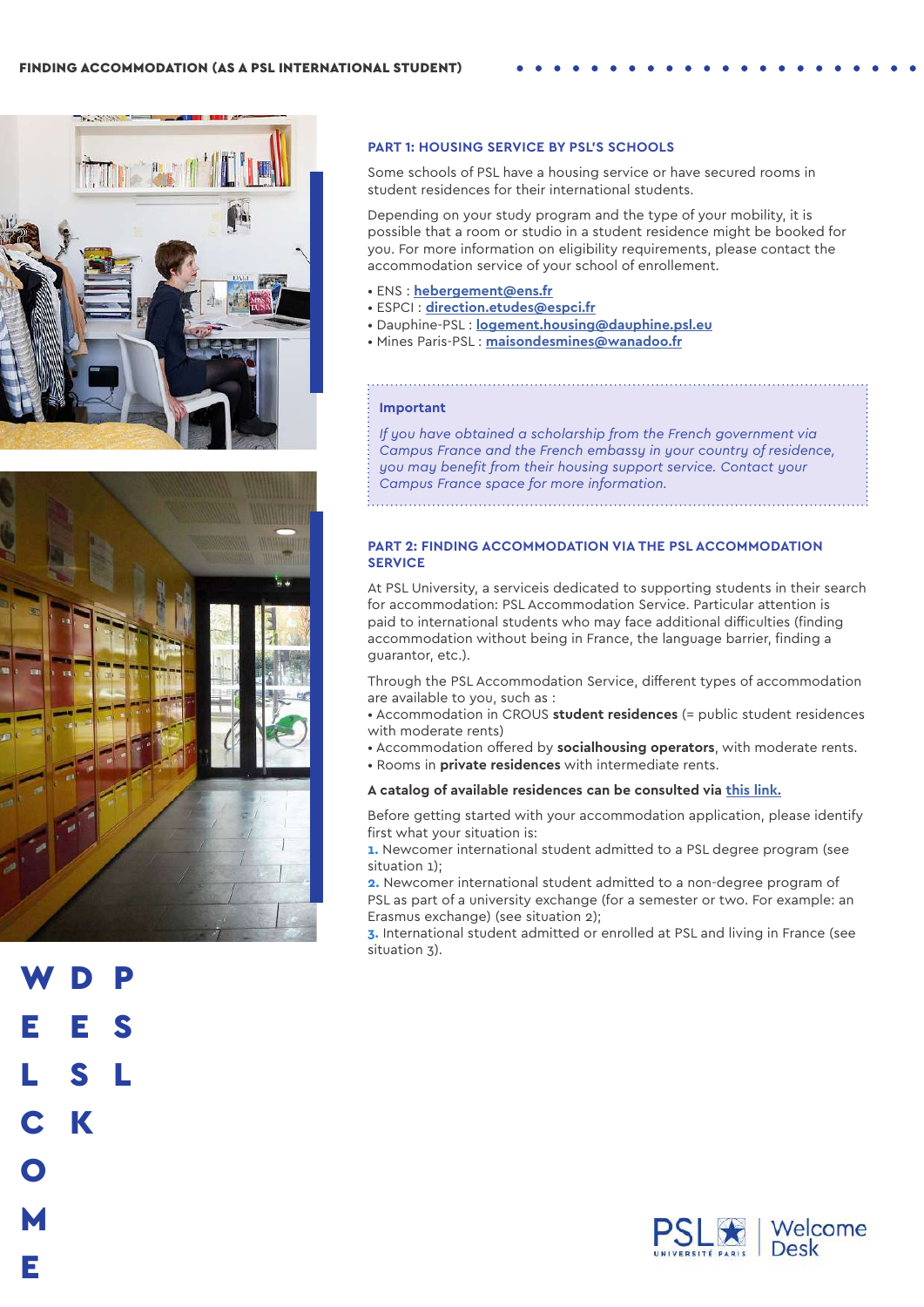



#### **Situation 1: you are a new international student (= you are arriving in France from abroad) and you have been admitted to PSL in a degree program (Bachelor's, Master's or double degree)**

Finding accommodation from abroad is not easy! Moreover, if you are an international student from a country outside the EU/EEA/Switzerland\*, a document stating that you have found a long-term accommodation in Paris will be required when applying for the VLS-TS student visa. Therefore, searching for accommodation should be your top-priority as soon as you are admitted to PSL.

#### **The accommodation application process via the PSL Accommodation Service:**

**1**. First, read through the catalog of PSL residences (please click **[here](https://psl.eu/sites/default/files/PDF/Catalogue_logement_PSL.pdf)**) and identify which residences you can have access to (as you can see, some residences are reserved for specific student groups: Dauphine students, undergraduate students, international students of PSL, etc.).

**2**. Contact directly the PSL Accommodation Service by email and express your interest in obtaining accommodation ; you will then be informed if there are any vacancies : **[logement.housing@psl.eu](mailto:logement.housing%40psl.eu?subject=)**

**3**. If there are vacancies in the residence that you have targeted, you can fill out **this form** to apply. We strongly advise you to check the box "I accept that the PSL Accommodation Service will make me another offer because I really need housing"so that you can increase the probability of success in obtaining accommodation.

**4**. Once your application file has been submitted and validated, a certificate of "search for accommodation" will also be issued for you. You can use it to complete your visa application (if necessary).

**5**. The allocation of accommodation is made according to your criteria and the vacancies. If an offer of accommodation is assigned to you, you'll receive an email with a link to finalize your registration.

*\* The abbreviations EU and EEA stand for the European Union and the European Economic Area respectively.*

## **Please notice that**:

- In order to be allowed to apply for accommodation in one of the residences of the PSL Accommodation Service, it is necessary to be enrolled in one of PSL's schools. If you cannot provide a certificate of enrollment, you will be required to provide a proof of university admission at the end of the housing application procedure. The PSL Accommodation Service does not usually manage any housing allocation for stays of less than one academic year.

- Allocations are made on the basis of social criteria (e.g. your parents' income), geographical location and level of study (priority is given to younger students).

- If you choose to do your accommodation application via the PSL Accommodation Service, you will be asked to pay a 49-euro assistance fee during the procedure. It cannot be reimbursed.

- **Important**: Allocations are subject to availability. However, the PSL Accommodation Service will do its best to propose accommodation to each applicant. A waiting list will be set up. Accommodation Support Fees are not refundable.

#### **Situation 2: you are a new international student admitted to PSL as part of a university exchange for one or two semesters (example: Erasmus mobility)**

• You can apply for accommodation via the PSL Accommodation Service. You will be asked to pay accommodation support fees of 180 euros during the application process.

• Important: if you are admitted to Dauphine-PSL, you won't have to do anything specific for the accommodation application until you receive an email from the PSL Accommodation Service.

**If you are an exchange student enrolled in another PSL's school, please contact the PSL Accommodation Service directly: [logement.housing@psl.eu](mailto:logement.housing%40psl.eu?subject=)**

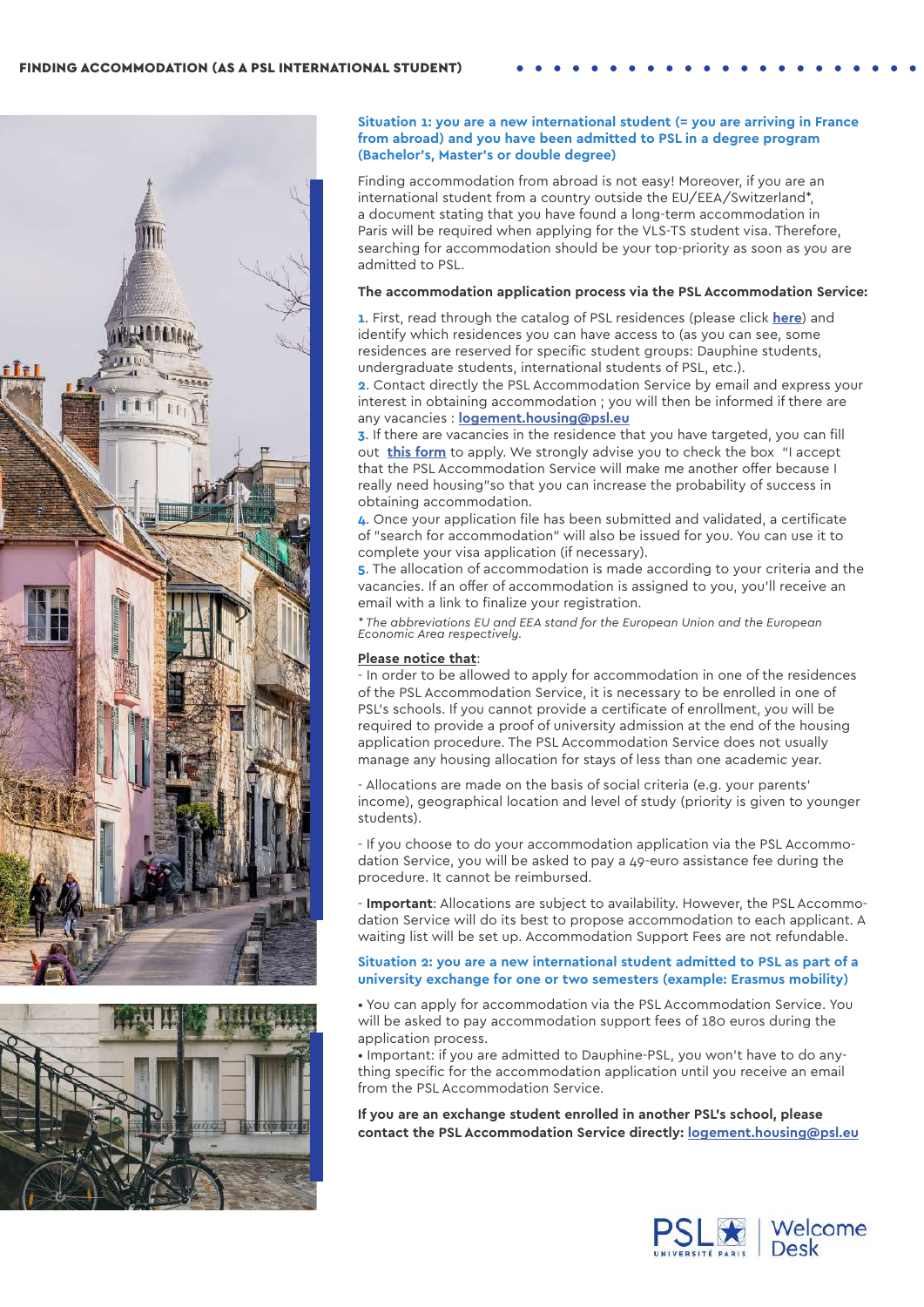

#### **Situation 3: you are an international student admitted or enrolled at PSL and you live in France**

You live in Paris but you would like to change your accommodation? You can submit a housing application via the PSL Accommodation Service. Accommodation support fees of 49 euros will apply.

Good to know: if you received a grant from the CROUS\* based on social criteria (from level 0 to level 4) and you wish to apply for accommodation via the PSL Accommodation Service, your application will be prioritized.

*\* For international students, only those who have already lived in France for a determined period of time are eligible for this grant.*

#### **You are a student with disabilities**

The PSL Accommodation Service is able to offer accommodation adapted for people with reduced mobility in the residence Housing by Dauphine at Saint-Ouen-sur-Seine.

#### **Accommodation application procedure via the PSL Accommodation Service**



This step can be finalised if your applicant file is completed

**[Application platform](https://dauphine-housing.com/long-terme/)**

W E L C K D E S L P S



M

E

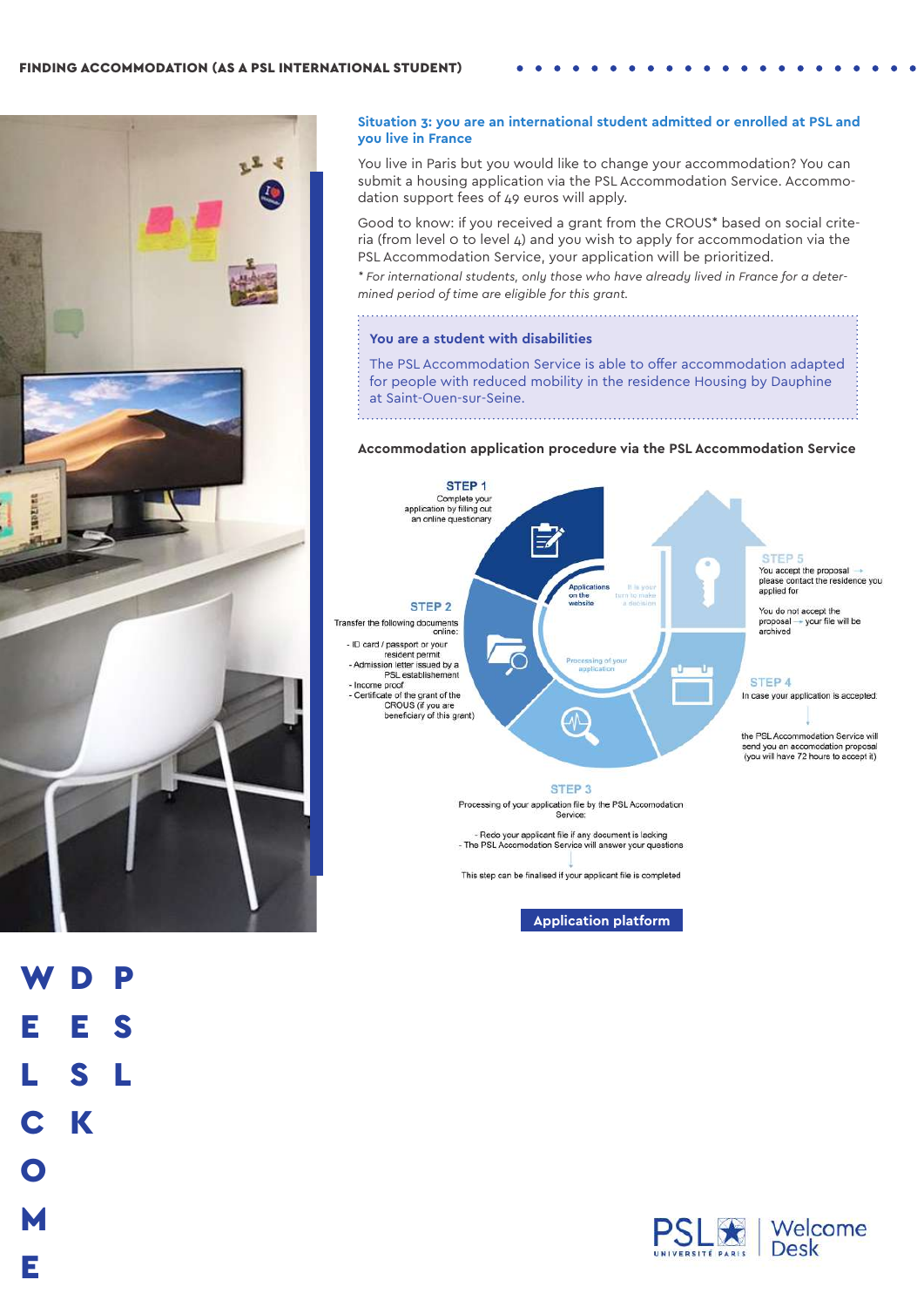

#### **PART 3: CONDUCTING A SEARCH FOR ACCOMMODATION INDEPENDENTLY**

You can also conduct your search for accommodation independently and contact landlords **by yourself**, whether they are companies managing student residences or individuals proposing private housing. I**n this case, the PSL Accommodation Service will not be involved and you will not need to pay any assistance fees.** 

We list here some websites that could help you find accommodation in Paris or in its outskirts. They are numerous and diverse; you can try some of them according to your situation and your needs.

## **Option 1: University residences of the CROUS**

You have certainly noticed the acronym "CROUS", which stands for "Centre régional des œuvres universitaires et scolaires". Once you are in France, you will notice its logo everywhere. The CROUS is one of the key institutions dedicated to students: it provides accommodation, university restaurants and services (like social assistance, student job, etc.)

The university residences of the CROUS are public and benefit from government incentives. They offer different kinds of student accommodation such as rooms, studettes, studios, etc. CROUS housing is highly populat among students, because it is very advantageous: the rents of these residences are moderate compared to those of private housing, and they are usually well located and close to the campus. However, **CROUS accommodation is primarily allocated for students who receive a grant based on social criteria.**

As a PSL international student, there are three ways to apply for accommodation of the CROUS:

**1**. You can complete an accommodation application via the PSL Accommodation Service, but you will need to pay a housing assistance fee (see part 2 of this guide).

**2**. You can apply for accommodation of the CROUS during the **complementary round** which begins in the first half of July, via the link: **[trouverunlogement.](http://trouverunlogement.lescrous.fr) [lescrous.fr](http://trouverunlogement.lescrous.fr)**. Before your application, you need to sign up on the website **[messervices.etudiant.gouv.fr](http://www.messervices.etudiant.gouv.fr)** and create an account. After confirming your application, you will be notified of the decision made by the CROUS within a few days. The allocations of accommodation are subject to availability; students benefiting from scholarships will be given priority. Therefore, you can give it a try but it is not guaranteed you will get a housing offer. **3**. You are an international student from outside the EU/EEA/Switzerland and you have been living in France for at least two years *OR* you are a European student and you have been living in France for at least a year and you can prove a tax household in France: you may be eligible for a grant based on social criteria. This grant is given to students who have financial difficulties during their higher education. To apply for it, you need to complete a "Dossier Social Etudiant (DSE)" (scholarship application file) first between January and May on the website **[messervices.etudiant.gouv.fr.](http://www.messervices.etudiant.gouv.fr)** Once your DSE is submitted and approved by the CROUS, you will be allowed to apply for accommodation of the CROUS during the main application round from May to June. If you do not receive any offer during the main round, you may try your luck during the complementary round.

To learn more about the process, please consult this page: **[etudiant.gouv.fr/](https://www.etudiant.gouv.fr/fr/vous-loger-en-residence-universitaire-1906) [fr/vous-loger-en-residence-universitaire-1906](https://www.etudiant.gouv.fr/fr/vous-loger-en-residence-universitaire-1906)**.

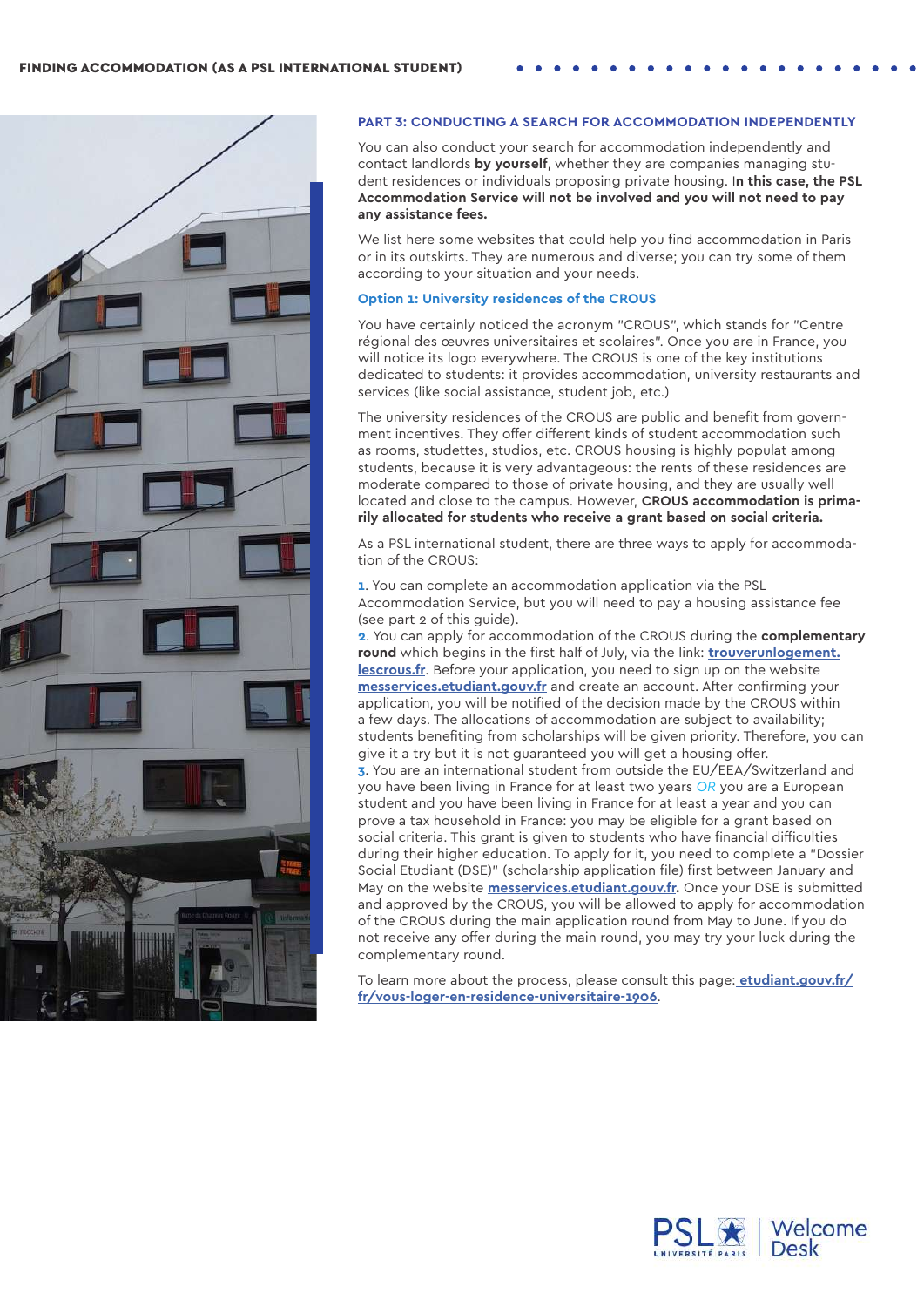



#### **Option 2: Private student residences**

This type of residences is managed by companies, associations or foundations, and the accommodation they offer is generally spacious (at least studios of type T1), with services (janitor, communal areas, etc.). Their rents are thus higher, but they are easier to reserve compared to the CROUS residences. Here are some sub-categories of websites which may be useful for you:

**1. Platforms for student residence reservation**: they work like search engines. Examples:

(1) Adele: available in French, English and Spanish. **[adele.org](http://www.adele.org)**

(2) Studylease: available in French, English and Spanish. **[studylease.com](http://www.studylease.com)** (3) CLLAJ (le Comité Local pour le Logement Autonome des Jeunes de Paris): **[iledefrance.uncllaj.org](http://www.iledefrance.uncllaj.org)**

## **2. Websites of private student residences**

Some residences are subsidized and others are not. The subsidized residences allow you to obtain a decent accommodation at an affordable price, and they accept Visale\* as your guarantor. A large number of student residences are not subsidized, their rents are consequently more expensive.

*Be aware that some residences may ask for high application fees when you make a reservation of accommodation. Besides, you should also read carefully the terms about reservation on their website.* 

According to the type of guarantor accepted, we categorize the private student residences in two groups:

#### (1) Visale, Garantme or natural person guarantor is accepted:

• Cité internationale universitaire de Paris (the International University Campus in Paris): **[ciup.fr](http://www.ciup.fr )** 

- Fac Habitat (subsidized residences): **[fac-habitat.com](http://www.fac-habitat.com )**
- ARPEJ (subsidized residences): **[arpej.fr](http://www.arpej.fr )**
- Appart Study (two residences located in the department Val-de-Marne):
- **[appartstudy.com](http://www.appartstudy.com )**
- Kley : **[kley.fr](http://www.kley.fr )**

• Espacil Habitat (subsidized residences managed by the Action Logement group, the allocations of housing are based on social criteria): **[espacil-habitat.](http://www.espacil-habitat.fr/devenir-locataire/etudiants/  ) [fr/devenir-locataire/etudiants](http://www.espacil-habitat.fr/devenir-locataire/etudiants/  )**

## (2) Garantme or natural person guarantor is accepted:

- Nexity Studéa : **[nexity-studea.com](http://www.nexity-studea.com )**
- Estudines: **[estudines.com](http://www.estudines.com)**
- Cardinal Campus: **[cardinalcampus.fr](http://www.cardinalcampus.fr)**
- Suitetudes: **s[uitetudes.com](http://www.suitetudes.com)**
- Student Factory: **[student-factory.com](http://www.student-factory.com)**
- Studélites: **[studelites.com](http://www.studelites.com  )**
- Youfirst : **[campus.youfirst.co](https://campus.youfirst.co/fr)**
- Logifac : **[logifac.fr](http://www.logifac.fr  )**
- Twenty-campus: **[sergic-residences.com](https://www.sergic-residences.com/)**

*\*For more information, please read "Rental Guarantees" in Part 4 of this Guide.*

## **Option 3: Foyers des jeunes travailleurs (Young workers' homes)**

The young workers' homes (foyer de jeunes travailleurs, FJT) or "Habitat jeunes" are residences that accommodate young people from 16 to 30 years old, at affordable rents. The residents of FJTs can be young workers, students, researchers, interns, etc.

Here are some websites:

- L'Etape : **[etape.asso.fr](https://www.etape.asso.fr/)**
- ALJT : **[aljt.com](http://www.aljt.com )**
- CLJT : **[cljt.com](http://www.cljt.com)**
- ARFJ : **[arfj.asso.fr](http://www.arfj.asso.fr )**
- UNHAJ (Union Nationale pour l'Habitat des Jeunes) : **[habitatjeunes.org](http://www.habitatjeunes.org)**

In addition, Action Sociale has created a page which contains a list of the FJTs in the Île de France region: **[annuaire.action-sociale.org/etablissements/]( https://annuaire.action-sociale.org/etablissements/readaptation-sociale/foyer-de-jeunes-travailleur) [readaptation-sociale/foyer-de-jeunes-travailleurs-non-transforme-en]( https://annuaire.action-sociale.org/etablissements/readaptation-sociale/foyer-de-jeunes-travailleur)[residence-sociale-257/rgn-ile-de-france.html]( https://annuaire.action-sociale.org/etablissements/readaptation-sociale/foyer-de-jeunes-travailleur)**

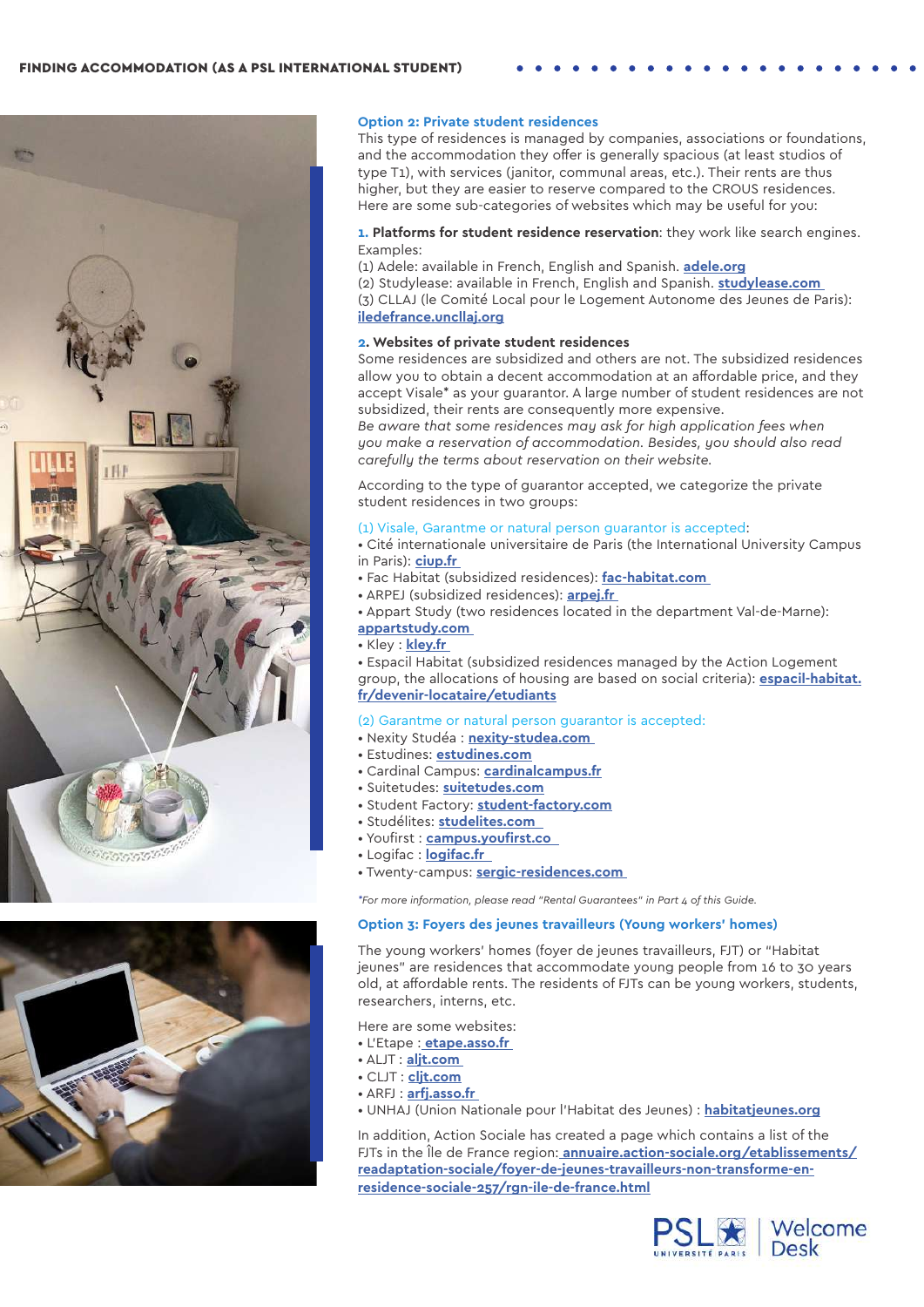



## **Option 4: Search for private accommodation via ads**

If you prefer searching for your accommodation in France via online ads, it is quite doable, even from abroad. There are websites which allow you to get in touch with individual landlords, so you won't have to go through agencies that usually require not only high fees, but also a French guarantor (that is to say, Visale and Garantme are not accepted). You can find numerous platforms where you can find ads for accommodation leases rentals, some of them may even offer paid services to facilitate your accommodation application, while the rest is free. But be careful, because there may be scams on some websites, and some proposals of accommodation are not eligible for housing aids from the Caisse d'allocations familiales (CAF).

There are some websites that allow you to exchange directly with the landlords:

## (1) Housing (in general)

• PSL Housing: the PSL Accommodation Service has set up the PSL Housing platform, a platform where you can find verified ads from private landlords. It is reserved for PSL students only. After creating an account on the site, you will be directed to the Studapart platform:**[pslhousing.psl.eu](https://pslhousing.psl.eu/fr/)** 

- Studapart: available in French, English and mandarin: **[www.studapart.com](http://www.studapart.com )**
- Lokaviz (a platform managed by the CROUS, it is dedicated to student housing): **[lokaviz.fr](http://www.lokaviz.fr)**
- PAP: **[pap.fr](http://www.pap.fr )**
- Le Bon Coin Housing: **[leboncoin.fr/locations/offres](http://www.leboncoin.fr/locations/offres)**
- Seloger: **s[eloger.com/location](http://www.seloger.com/location)**
- Immojeune: **[immojeune.com](http://www.immojeune.com)**
- Loc Service: **[locservice.fr](http://www.locservice.fr )**
- Entre Particuliers: **[entreparticuliers.com](http://www.entreparticuliers.com )**
- Viva Street: **[vivastreet.com](http://www.vivastreet.com)**
- Paru Vendu Housing: **[paruvendu.fr/immobilier/location](http://www.paruvendu.fr/immobilier/location)**
- Flat Looker: **[flatlooker.com](http://www.flatlooker.com )**
- Studyrama Logement: **[logement.studyrama.com](https://logement.studyrama.com/)**
- Location Etudiant: **[location-etudiant.fr]( http://www.location-etudiant.fr)**

## (2) Flat-sharing

The flat-sharing is the way in which several tenants (roommates) rent rooms of the same house or apartment as their principal residence. The tenancy contract can take the form of a single lease signed by all the co-tenants, or respective individual leases.

Main flat-sharing websites in France:

- CoopColoc : an innovative system of student flat-sharing in Paris, the housing is provided by social landlords: **[coopcoloc.fr](https://www.coopcoloc.fr/)**
- La Carte des Colocs: **[lacartedescolocs.fr](https://www.lacartedescolocs.fr/)**
- A Partager: **[appartager.com](https://www.appartager.com/)**
- Roomster: **[roomster.com](https://www.roomster.com/)**
- Room 4 Talk (Co-living with language exchange): **[room4talk.com](http://room4talk.com/en/#/)**

## (3) Living in a host's house

It is a fairly common option of accommodation. The tenant occupies a habitable room (mainly furnished) in an apartment or house that is the owner's main residence. The kitchen, bathroom, toilet and sometimes the living room are shared. Living in the resident's house has advantages: the rent is affordable, the residence tax can be exempted, the conviviality would be agreeable, etc... Nevertheless, you must follow the rules of co-living.

Related websites:

- Bemynest: **[bemynest.com/en/home](https://www.bemynest.com/en/home/ )**
- Cohébergement: **c[ohebergement.com](https://www.cohebergement.com/)**
- Roomlala: **[fr-fr.roomlala.com](https://fr-fr.roomlala.com/)**

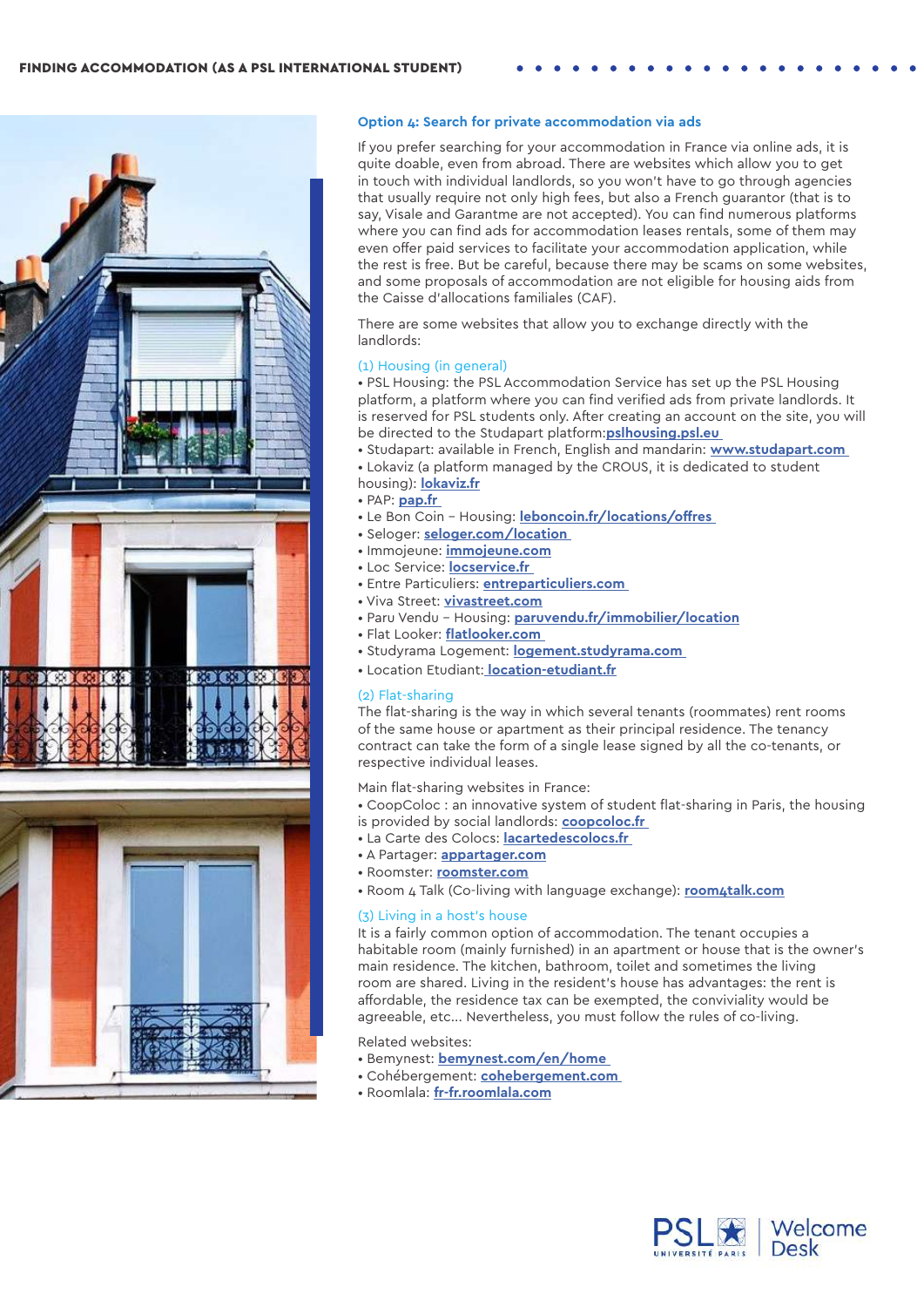

## (4) Intergenerational co-living

It is a type of solidary solution which allows young people to benefit from free or very low-cost accommodation, as long as they spend some time with the elderly host and help the host with daily life. Intergenerational co-living websites are usually run by non-profit organizations.

Examples of websites:

- Ensemble 2 générations: **[ensemble2generations.fr](https://ensemble2generations.fr/)**
- Cohabilis: **[cohabilis.org](http://www.cohabilis.org )**
- Le Pari Solidaire: **[leparisolidaire.fr](http://www.leparisolidaire.fr )**

#### (5) Ads on social networks

Social networks make it easier for individuals to spread house ads. You may search for accommodation on Facebook, but be careful with scams!

## **PART4: PRACTICAL INFORMATION**

## **Housing aid**

• **The Caisse d'Allocations Familiales** (**[CAF](http://www.caf.fr/allocataires/vies-de-famille/jeune-ou-etudiant/aides-au-logement/aide-au-logement-etudiant)**): If you pay rent for your main residence and your financial resources are modest, you may have access to housing aid (APL or ALS) depending on the type of accommodation. You can submit an application online and estimate the amount of the grant you may get. In case of difficulty, the PSL Welcome Desk is here to help you complete this process.

• The **[AILE](http://www.paris.fr/aile)** (Aide à l'installation dans un logement pour les étudiants, a financial aid for which students can apply when they move into their new accommodation) is a lump sum of 900€.

• **[Paris Logement](http://www.paris.fr/services-et-infos-pratiques/aides-et-demarches/aides-allocations-et-subventions/aides-au-logement-3827#paris-logement_19)**: monthly allowance provided by the City of Paris for lowincome tenants.

## **Rental guarantees**

#### (1) Guarantor

The guarantor is a person who undertakes the payment of the tenant's debts to the landlord. This person, as guarantor, is therefore obliged to pay the rent and rental charges in case of the non-payment by the tenant. Both natural person and legal person can be the guarantor.

• **[Visale](https://www.visale.fr/tutoriels/visale-etudiant-alternant/)** is a free rental guarantee for private housing, social housing or collective residences (including student residences). The application procedure should be done online.

• **[Garantme](https://garantme.fr/fr/)** is another possible guarantor service. This service is paid.

## **Good to know: we have a guideline dedicated to explaining how to use these two guarantor services.**

## (2) Security deposit

The security deposit is a sum of money to be paid at the moment of signing the lease. This sum is normally returned at the end of the lease unless the accommodation is found damaged. Its amount can vary between one or two months of rent depending on the type of residence, lease, etc.

In case of need, you can benefit from the **[AVANCE LOCA-PASS](http://www.actionlogement.fr/l-avance-loca-pass)** which allows you to immediately pay the security deposit requested by the landlord and to reimburse it to Action Logement little by little, without paying interest, over a maximum period of 25 months. The maximum amount is 1 200  $\epsilon$ .

## **Vocabulary about housing**

• **Les charges**: The rental prices can be indicated without charges (HC) and/or with charges included (CC or TCC). The monthly rental charges usually include the contribution to the maintenance of the building and the rental taxes. In general, these charges also include cold water (you need to ask the landlord about it first) and sometimes heating (in this case, it is called "collective heating") and Wi-Fi.